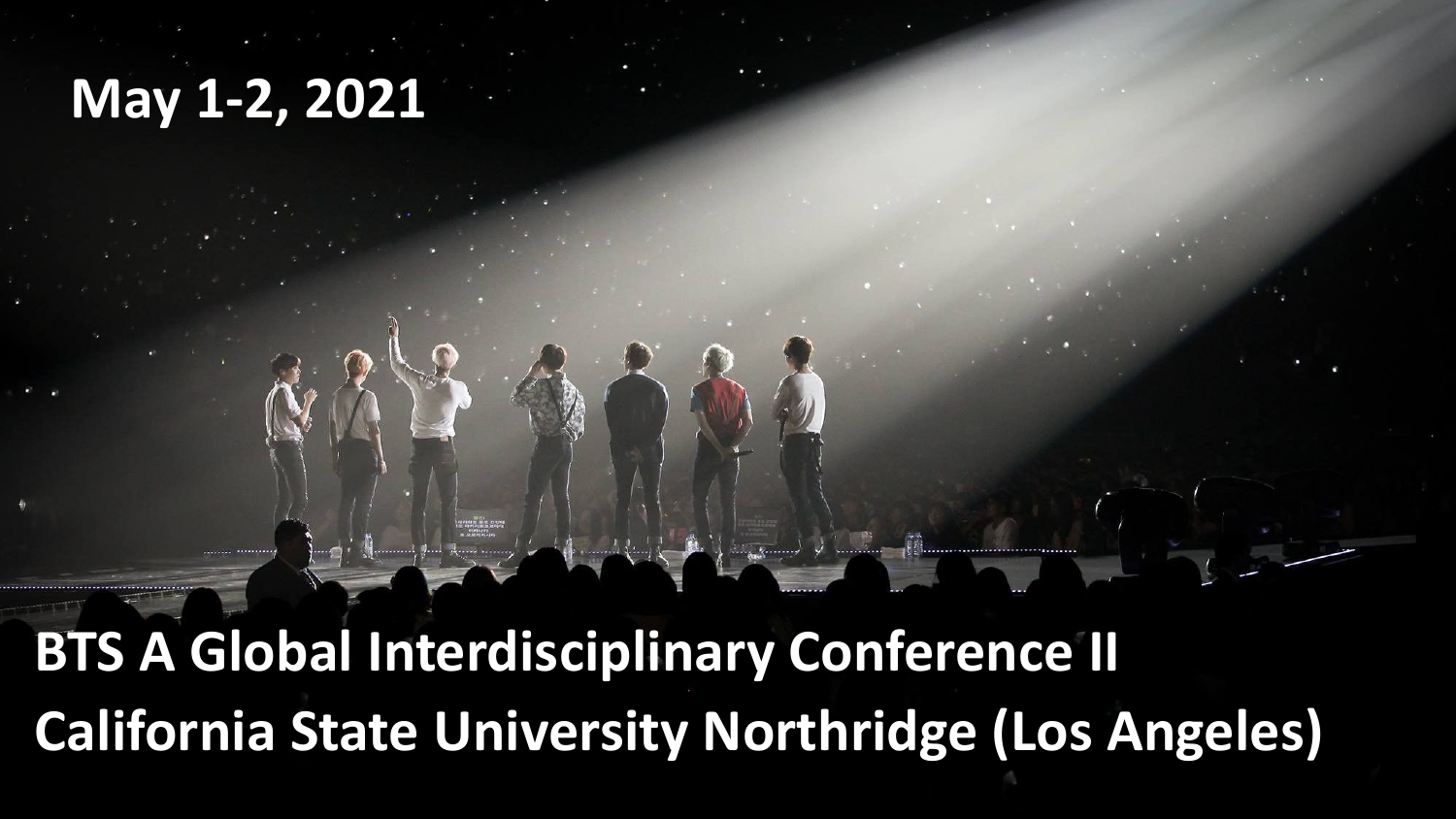In January 2020, a groundbreaking inclusive inter and multi-disciplinary conference was held at Kingston College in London UK, examining the success and popularity of the Kpop group BTS from a variety of perspectives.

It was clear by the more than 150 presentations that a second conference is both desirable and necessary to continue to explore the phenomenon that is and surrounds BTS. A second conference will take place on the campus of California State University Northridge (30 miles from central Los Angeles) on May 2-3, 2021.

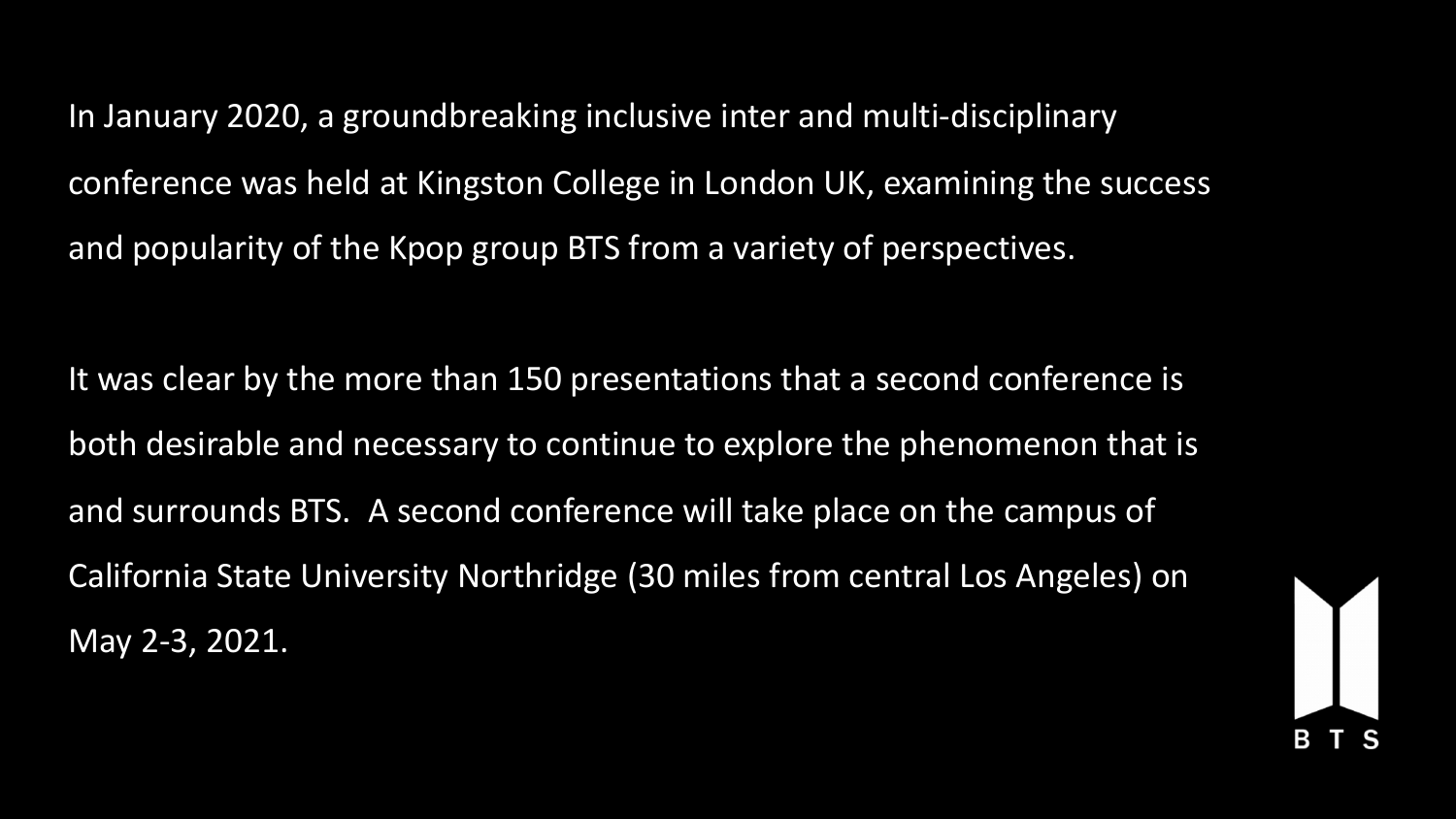This conference will bring together academics, fans, music and media industry practitioners in a supportive and inclusive space to talk, debate and share ideas about BTS. Issues may relate to music, fandom, education, film and media, performance art, culture, fashion and so on.

It is anticipated that there will be fan and student (graduate and undergraduate) participation.

Plenary speakers will be Dr. Colette Balmain (Kingston University London) co-editor of *Korean Screen Cultures: Interrogating Cinema, TV, Music and Online Games* and Dr. Crystal Anderson (George Mason University), director of KPK: Kpop Kollective [\(https://kpopkollective.com](https://kpopkollective.com/)) and author of *Soul in Seoul: Black Popular Music and Kpop*.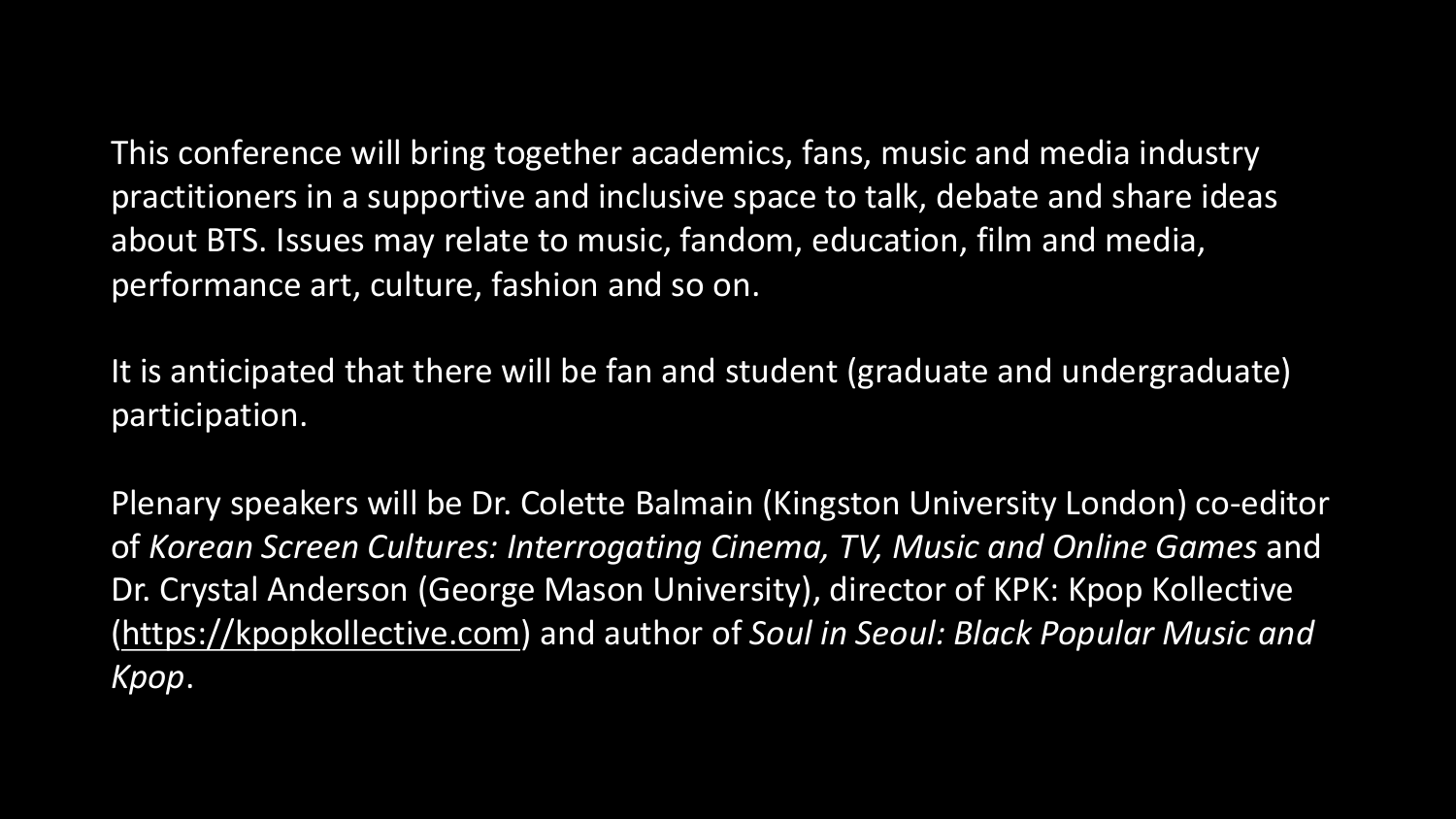Submissions are welcome across a range of topics *including, but not limited* to:

- § Participatory culture and fandom
- § Music Studies and Music Education, including Hip-Hop and Hybridity
- § Dance Studies
- § Connect, BTS
- Identities and Intersectional practices: gender, sexuality, race, age, dis/ability, national and ethnic
- Music Videos: Aesthetics and Attributes
- § Documentary and Reality Television
- § Mental Health awareness
- § Philosophy
- § Citizen Politics
- § International Relations
- § Education and Educational Psychology
- § Human Development and Family Studies